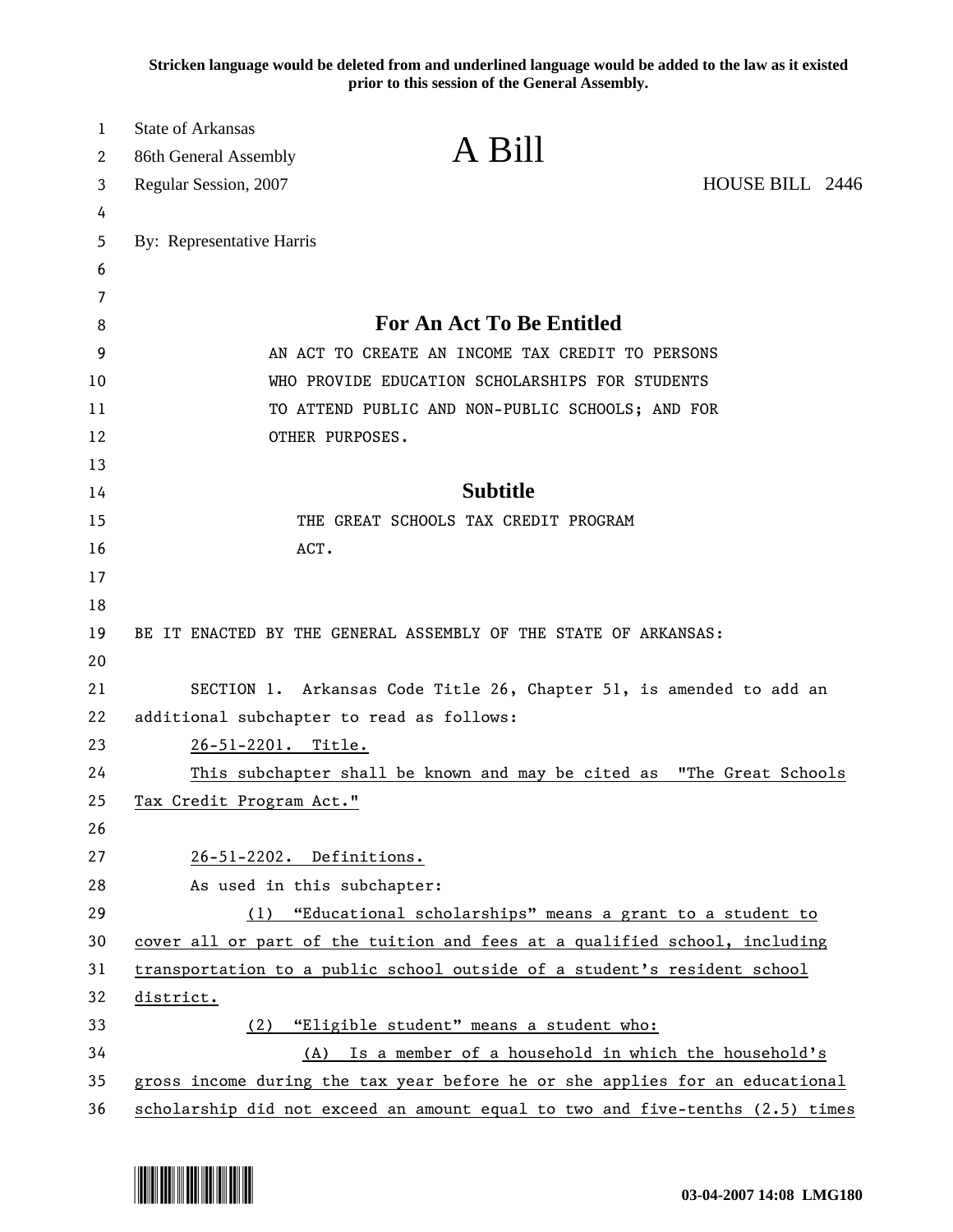| 1  | the income standard used to qualify for a free or reduced price lunch under   |
|----|-------------------------------------------------------------------------------|
| 2  | the national Free or Reduced Price Lunch Program established under 42 USC §   |
| 3  | 1751 as it existed on January 1, 2007;                                        |
| 4  | Was eligible to attend a public school in the semester<br>(B)                 |
| 5  | preceding application for an educational scholarship or is starting school in |
| 6  | this state for the first time; and                                            |
| 7  | (C)<br>Resides in this state while receiving an educational                   |
| 8  | scholarship;                                                                  |
| 9  | "Low-income eligible student" means an eligible student who<br>(3)            |
| 10 | qualifies for free or reduced price lunch under the national Free or Reduced  |
| 11 | Price Lunch Program_established_under 42 USC § 1751 as it existed on January  |
| 12 | 1, 2007;                                                                      |
| 13 | (4) "Parent" includes a guardian, custodian or other person with              |
| 14 | authority to act on behalf of a child.                                        |
| 15 | (5) "Qualified school" means a public elementary or secondary                 |
| 16 | school within the state that is outside of the school district in which an    |
| 17 | eligible student resides or a non-public elementary or secondary school       |
| 18 | within the state that complies with all of the requirements of this           |
| 19 | subchapter.                                                                   |
| 20 | "Scholarship-granting organization" means an organization<br>(6)              |
| 21 | that complies with the requirements of this subchapter and provides           |
| 22 | educational scholarships to eligible students receiving its educational       |
| 23 | scholarships attending qualified schools of their parents' choice.            |
| 24 |                                                                               |
| 25 | 26-51-2203. Income Tax Credit.                                                |
| 26 | (a) A taxpayer who files a state income tax return and who is not             |
| 27 | claimed as a dependent on another taxpayer's state income tax return may      |
| 28 | claim an income tax credit under this subchapter against income tax due from  |
| 29 | the taxpayer under the Income Tax Act of 1929, 26-51-101 et seq. for a        |
| 30 | contribution made to a scholarship granting organization.                     |
| 31 | The income tax credit under this subchapter may be claimed by an<br>(b)       |
| 32 | individual taxpayer or a married couple filing jointly or a corporate         |
| 33 | taxpayer in an amount equal to the total contributions made to a scholarship- |
| 34 | granting organization during the taxable year for which the credit is claimed |
| 35 | in an amount up to fifty percent (50%) of the taxpayer's state income tax     |
| 36 | liability.                                                                    |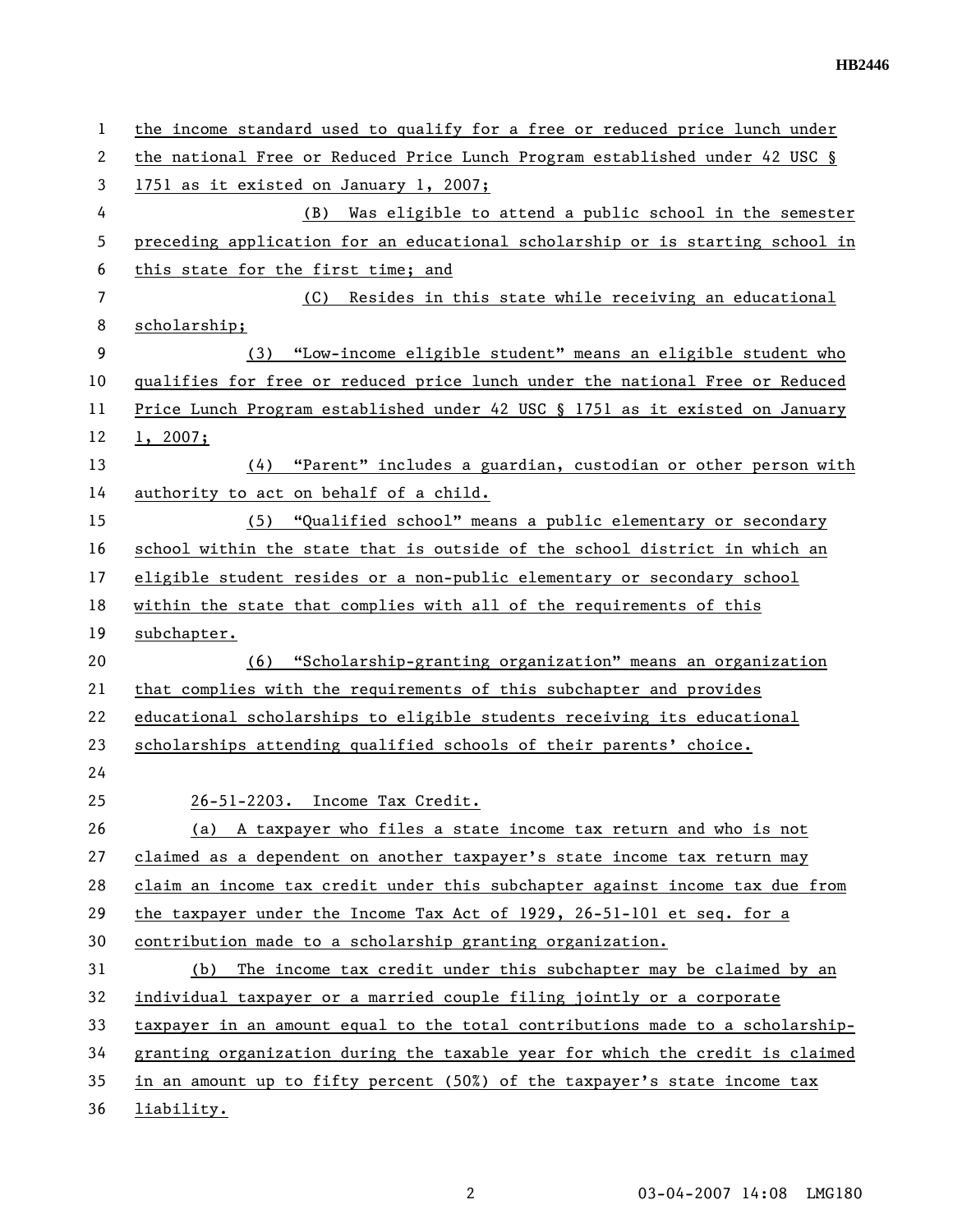| 1  | A person may carry forward an income tax credit under this<br>(c)             |
|----|-------------------------------------------------------------------------------|
| 2  | subchapter for three tax years.                                               |
| 3  |                                                                               |
| 4  | 26-51-2204. Scholarships.                                                     |
| 5  | (a) A scholarship granting organization shall:                                |
| 6  | Notify the department of its intent to provide an<br>(1)                      |
| 7  | educational scholarship to an eligible student attending a qualified school;  |
| 8  | Demonstrate to the department that it is an exempt<br>(2)                     |
| 9  | organization under 26 $U.S.C. \S 501(c)(3);$                                  |
| 10 | (3)<br>Provide a department-approved receipt or form to taxpayers             |
| 11 | for contributions made to the organization;                                   |
| 12 | Ensure that at least ninety percent (90%) of its revenue<br>(4)               |
| 13 | from contributions is spent on educational scholarships, and that all revenue |
| 14 | from interest or an investment is spent on educational scholarships;          |
| 15 | (5) Spend a portion of its expenditures each year on educational              |
| 16 | scholarships for low-income eligible students receiving its educational       |
| 17 | scholarships equal to the percentage of low-income eligible students          |
| 18 | receiving its educational scholarships in the county where the scholarship-   |
| 19 | granting organization expends the majority of its educational scholarships;   |
| 20 | (6)<br>Ensure that at least fifty percent (50%) of first time                 |
| 21 | recipients of educational scholarships were not continuously enrolled in a    |
| 22 | non-public school during the previous year;                                   |
| 23 | Distribute periodic educational scholarship payments as<br>(7)                |
| 24 | checks made out to an eligible student's parent and mailed to the qualified   |
| 25 | school where the eligible student is enrolled;                                |
| 26 | Cooperate with the department to conduct criminal background<br>(8)           |
| 27 | checks on all of its employees and board members and exclude from employment  |
| 28 | or governance any individual that might reasonably pose a risk to the         |
| 29 | appropriate use of contributions;                                             |
| 30 | Ensure that an educational scholarship is portable during<br>(9)              |
| 31 | the school year and can be used at any qualified school that accepts the      |
| 32 | eligible student according to a parent's wishes. If an eligible student moves |
| 33 | to a new qualified school during a school year, the educational scholarship   |
| 34 | amount may be prorated;                                                       |
| 35 | Demonstrate its financial accountability through:<br>(10)                     |
| 36 | Submission of a financial information report for the<br>(A)                   |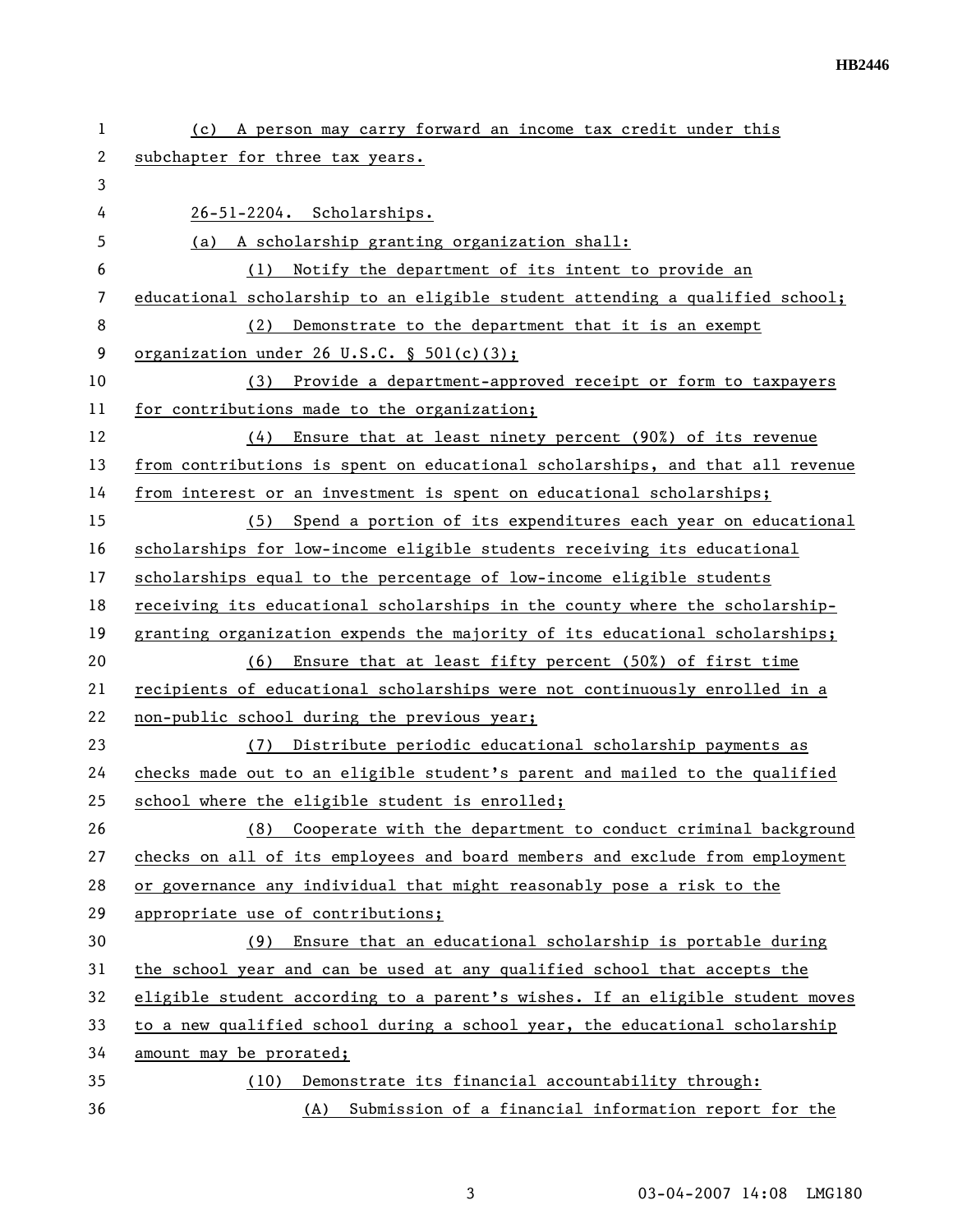| 1  | organization that complies with uniform financial accounting standards           |
|----|----------------------------------------------------------------------------------|
| 2  | established by the department and conducted by a certified public accountant;    |
| 3  | and                                                                              |
| 4  | Certification by an auditor that the financial<br>(B)                            |
| 5  | information report is free of material misstatements.                            |
| 6  | (11) Demonstrate its financial viability, if the scholarship-                    |
| 7  | granting organization is receive donations of fifty thousand dollars             |
| 8  | $($ \$50,000) or more during the school year by filing with the department prior |
| 9  | to the start of the school year:                                                 |
| 10 | (A) A surety bond payable to the state in an amount equal                        |
| 11 | to the aggregate amount of contributions expected to be received during the      |
| 12 | school year; or                                                                  |
| 13 | Financial information that demonstrates the financial<br>(B)                     |
| 14 | viability of the scholarship-granting organization.                              |
| 15 | (b) Each scholarship-granting organization shall ensure that                     |
| 16 | participating qualified schools that accept its eligible students receiving      |
| 17 | its educational scholarships will:                                               |
| 18 | (1) Comply with all health and safety laws or codes that apply                   |
| 19 | to non-public schools;                                                           |
| 20 | Hold a valid occupancy permit if required by their<br>(2)                        |
| 21 | municipality;                                                                    |
| 22 | Certify that they will not discriminate in admissions on the<br>(3)              |
| 23 | basis of race, color, national origin, religion, or disability; and              |
| 24 | (4) Provide academic accountability to the parent of the                         |
| 25 | eligible student receiving its educational scholarship in the qualified          |
| 26 | school program by regularly reporting to the parent on the student's             |
| 27 | progress.                                                                        |
| 28 | (c) A scholarship-granting organization shall not provide an                     |
| 29 | educational scholarship for an eligible student receiving its educational        |
| 30 | scholarship to attend any school that employs any staff member, board member,    |
| 31 | or relative of a staff member or board member, in common with the scholarship    |
| 32 | granting organization.                                                           |
| 33 | (d) A scholarship-granting organization shall publicly report to the             |
| 34 | department by June 1 of each year regarding its grants of educational            |
| 35 | scholarships in the previous calendar year the following information prepared    |
| 36 | by a certified public accountant:                                                |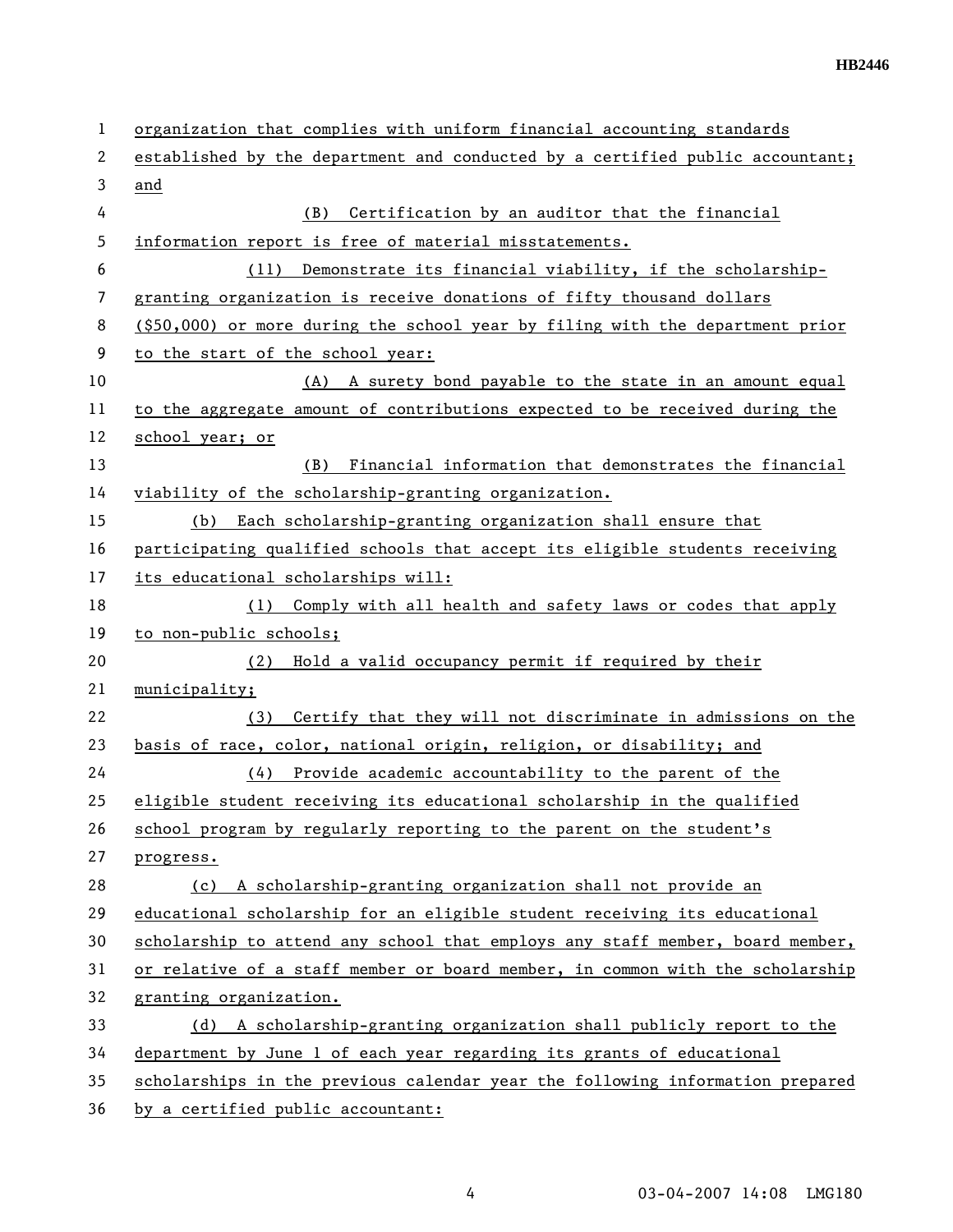| 1            | The name and address of the student support organization;<br>(1)              |
|--------------|-------------------------------------------------------------------------------|
| $\mathbf{2}$ | The total number and total dollar amount of contributions<br>(2)              |
| 3            | received during the previous calendar year; and                               |
| 4            | The total number and total dollar amount of educational<br>(3)                |
| 5            | scholarships awarded during the previous calendar year, the total number and  |
| 6            | total dollar amount of educational scholarships awarded during the previous   |
| 7            | year to low-income eligible students, and the percentage of first time        |
| 8            | recipients of educational scholarships who were continuously enrolled in a    |
| 9            | public school during the previous year.                                       |
| 10           |                                                                               |
| 11           | 26-51-2205. Enforcement.                                                      |
| 12           | The department shall promulgate rules to implement this<br>(a)                |
| 13           | subchapter.                                                                   |
| 14           | The department shall provide a form for a receipt to be issued by<br>(b)      |
| 15           | a scholarship-granting organization to a taxpayer to indicate the value of a  |
| 16           | contribution received and require a taxpayer to provide a copy of this        |
| 17           | receipt when claiming the income tax credit under this subchapter.            |
| 18           | The department shall provide a form for a scholarship-granting<br>(c)         |
| 19           | organization to report required information under this subchapter.            |
| 20           | The department may to conduct a financial review and audit of a<br>(d)        |
| 21           | scholarship-granting organization if possessing evidence of fraud.            |
| 22           | The department may bar a organization from being a scholarship-<br>(e)        |
| 23           | granting organization under this subchapter if the department establishes     |
| 24           | that the organization has intentionally and substantially failed to comply    |
| 25           | with the requirements of this subchapter.                                     |
| 26           | If the department decides to bar a organization from being a<br>(f)           |
| 27           | scholarship-granting organization under this subchapter, the department shall |
| 28           | promptly notify affected scholarship eligible students and their parents of   |
| 29           | this decision.                                                                |
| 30           | The department shall allow a taxpayer to divert a prorated amount<br>(g)      |
| 31           | of state income tax withholding to a scholarship-granting organization of the |
| 32           | taxpayer's choice up to the maximum income tax credit under this subchapter   |
| 33           | allowed, including carry-over income tax credits under this subchapter.       |
| 34           |                                                                               |
| 35           | 26-51-2206. Student Eligibility.                                              |
| 36           | An eligible student who receives an educational scholarship under this        |